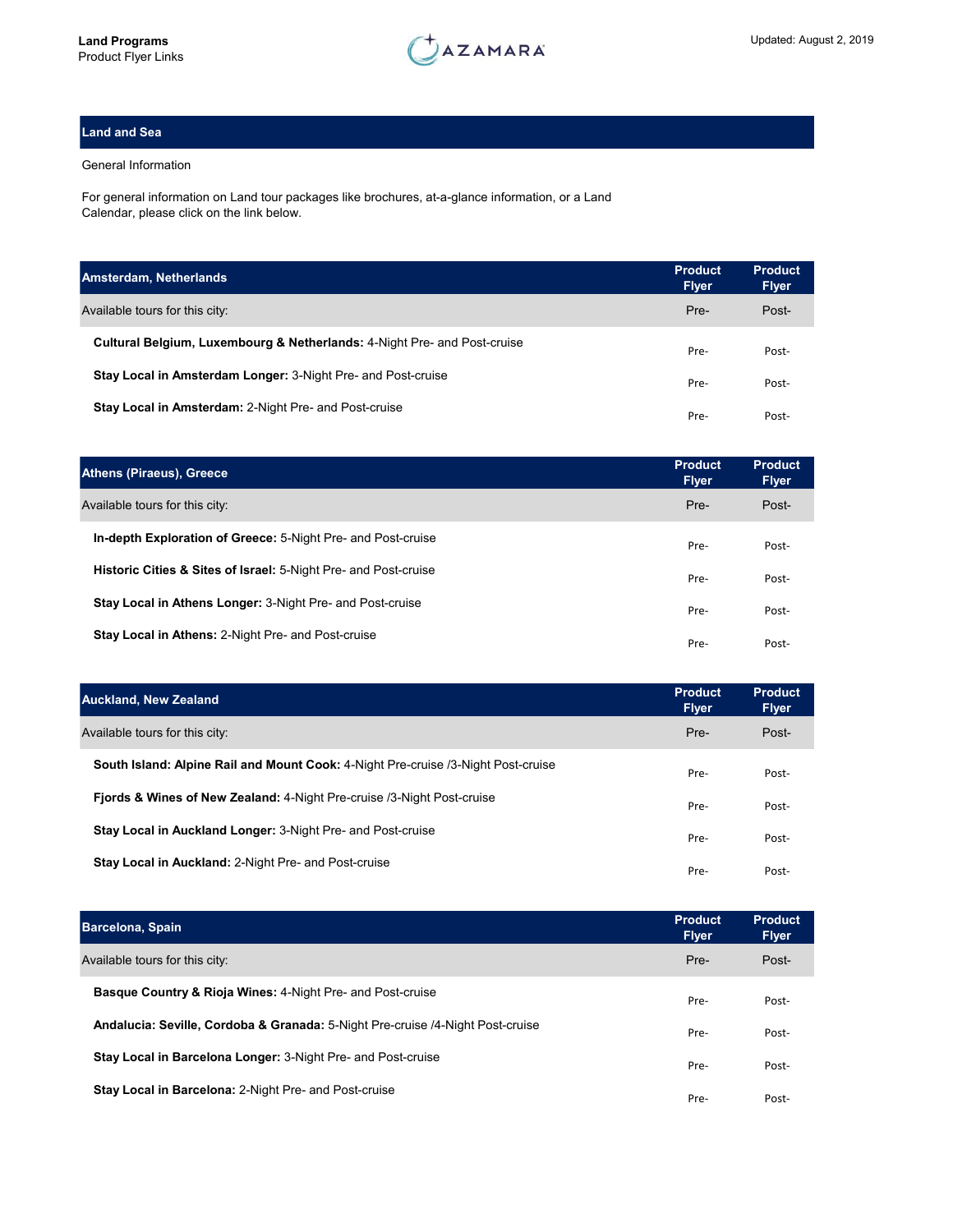| <b>Bordeaux, France</b>                                                      | <b>Product</b><br><b>Flyer</b> | <b>Product</b><br><b>Flyer</b> |
|------------------------------------------------------------------------------|--------------------------------|--------------------------------|
| Available tours for this city:                                               | Pre-                           | Post-                          |
| <b>Paris En Route to/from Bordeaux:</b> 3-Night Pre- and Post-cruise         | Pre-                           | Post-                          |
| <b>Champagne, Cognac &amp; Wines of France:</b> 5-Night Pre- and Post-cruise | Pre-                           | Post-                          |
| Stay Local in Bordeaux Longer: 3-Night Pre- and Post-cruise                  | Pre-                           | Post-                          |
| Stay Local in Bordeaux: 2-Night Pre- and Post-cruise                         | Pre-                           | Post-                          |

| <b>Buenos Aires, Argentina</b>                                                                 | <b>Product</b><br><b>Flyer</b> | <b>Product</b><br><b>Flyer</b> |
|------------------------------------------------------------------------------------------------|--------------------------------|--------------------------------|
| Available tours for this city:                                                                 | Pre-                           | Post-                          |
| <b>Iquazu Falls from Argentina &amp; Brazil:</b> 4-Night Pre- and Post-cruise                  | Pre-                           | Post-                          |
| Adventure to El Calafate & Patagonia: 3-Night Pre- and Post-cruise                             | Pre-                           | Post-                          |
| <b>Machu Picchu, Cusco &amp; Hiram Bingham Train: 7-Night Pre-cruise / 6-Night Post-cruise</b> | Pre-                           | Post-                          |
| <b>Stay Local in Buenos Aires Longer: 3-Night Pre- and Post-cruise</b>                         | Pre-                           | Post-                          |
| <b>Stay Local in Buenos Aires: 2-Night Pre- and Post-cruise</b>                                | Pre-                           | Post-                          |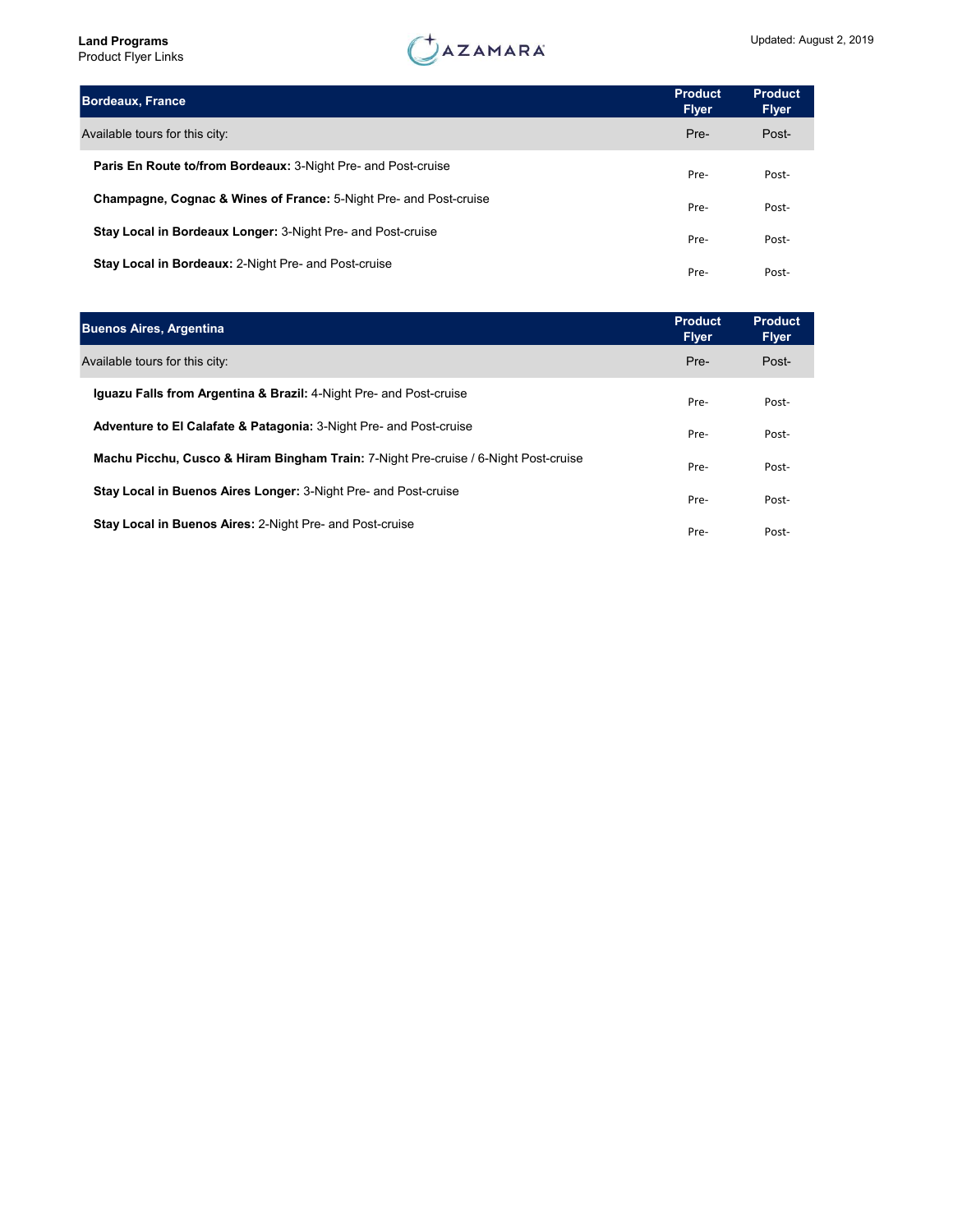| <b>Cape Town, South Africa</b>                                                   | <b>Product</b><br><b>Flyer</b> | <b>Product</b><br><b>Flyer</b> |
|----------------------------------------------------------------------------------|--------------------------------|--------------------------------|
| Available tours for this city:                                                   | Pre-                           | Post-                          |
| <b>Kruger National Park Safari &amp; Winelands:</b> 5-Night Pre- and Post-cruise | Pre-                           | Post-                          |
| Victoria Falls & Chobe Game Park Safari: 5-Night Pre- and Post-cruise            | Pre-                           | Post-                          |
| Stay Local in Cape Town Longer: 3-Night Pre- and Post-cruise                     | Pre-                           | Post-                          |
| Stay Local in Cape Town: 2-Night Pre- and Post-cruise                            | Pre-                           | Post-                          |

| Copenhagen, Denmark                                                                                      | <b>Product</b><br><b>Flyer</b> | <b>Product</b><br><b>Flyer</b> |
|----------------------------------------------------------------------------------------------------------|--------------------------------|--------------------------------|
| Available tours for this city:                                                                           | Pre-                           | Post-                          |
| <b>Moscow En Route to/from Copenhagen: 4-Night Pre- and Post-cruise</b>                                  | Pre-                           | Post-                          |
| <b>Moscow &amp; Ekaterinburg:</b> 7-Night Post-cruise only (Extension to the Post-cruise Moscow Program) |                                | Post-                          |
| Norway En Route to/from Copenhagen: 6-Night Pre-cruise /5-Night Post-cruise                              | Pre-                           | Post-                          |
| Stay Local in Copenhagen Longer: 3-Night Pre- and Post-cruise                                            | Pre-                           | Post-                          |
| <b>Stay Local in Copenhagen: 2-Night Pre- and Post-cruise</b>                                            | Pre-                           | Post-                          |

| <b>Dubai, United Arab Emirates</b>                                                                                                                                               | <b>Product</b><br><b>Flyer</b> | <b>Product</b><br><b>Flyer</b> |
|----------------------------------------------------------------------------------------------------------------------------------------------------------------------------------|--------------------------------|--------------------------------|
| Available tours for this city:                                                                                                                                                   | Pre-                           | Post-                          |
| <b>Taj Mahal &amp; Tigers of India: 6-Night Pre-cruise / 5-Night Post-cruise</b>                                                                                                 | Pre-                           | Post-                          |
| Rail & Sail India: Deccan Odyssey: 11-Night Pre-cruise/ 11-Night Post-cruise (Note the number of<br>days on this program changes to align train departure with voyage departure) | Pre-                           | Post-                          |
| <b>Iconic India: Delhi, Agra &amp; Jaipur:</b> 6-Night Pre-cruise / 5-Night Post-cruise                                                                                          | Pre-                           | Post-                          |
| <b>Stay Local in Dubai Longer: 3-Night Pre- and Post-cruise</b>                                                                                                                  | Pre-                           | Post-                          |
| <b>Stay Local in Dubai: 2-Night Pre- and Post-cruise</b>                                                                                                                         | Pre-                           | Post-                          |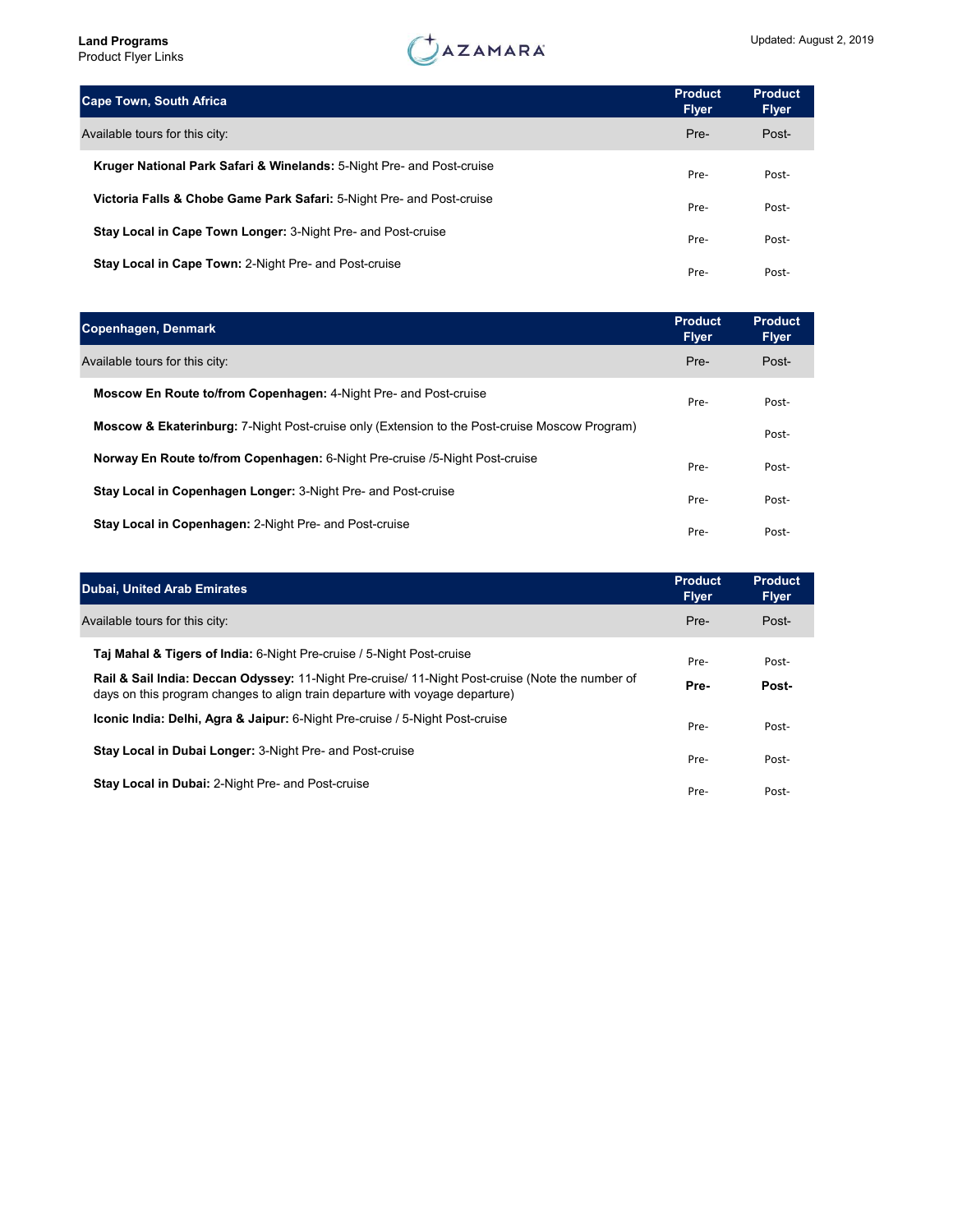| Dublin, Ireland                                                                      | <b>Product</b><br><b>Flyer</b> | <b>Product</b><br><b>Flyer</b> |
|--------------------------------------------------------------------------------------|--------------------------------|--------------------------------|
| Available tours for this city:                                                       | Pre-                           | Post-                          |
| <b>Countrysides &amp; Castles: Ireland:</b> 5-Night Pre-cruise / 4-Night Post-cruise | Pre-                           | Post-                          |
| <b>Edinburgh En Route to/from Dublin: 4-Night Pre-cruise / 3-Night Post-cruise</b>   | Pre-                           | Post-                          |
| Stay Local in Dublin Longer: 3-Night Pre- and Post-cruise                            | Pre-                           | Post-                          |
| Stay Local in Dublin: 2-Night Pre- and Post-cruise                                   | Pre-                           | Post-                          |

| <b>Edinburgh, Scotland</b>                                       | <b>Product</b><br><b>Flyer</b> | <b>Product</b><br><b>Flyer</b> |
|------------------------------------------------------------------|--------------------------------|--------------------------------|
| Available tours for this city:                                   | Pre-                           | Post-                          |
| <b>Edinburgh &amp; Inverness: 5-Night Post-cruise only</b>       |                                | Post-                          |
| <b>Norway En Route:</b> 6-Night Pre-cruise / 5-Night Post-cruise | Pre-                           | Post-                          |
| Stay Local in Edinburgh Longer: 3-Night Pre- and Post-cruise     | Pre-                           | Post-                          |
| Stay Local in Edinburgh: 2-Night Pre- and Post-cruise            | Pre-                           | Post-                          |
| <b>Irish Countrysides &amp; Castles: 5-Nt Pre- Cruise only</b>   | Pre-                           |                                |

| <b>Hong Kong, China</b>                                                                                                    | <b>Product</b><br><b>Flyer</b> | <b>Product</b><br><b>Flyer</b> |
|----------------------------------------------------------------------------------------------------------------------------|--------------------------------|--------------------------------|
| Available tours for this city:                                                                                             | Pre-                           | Post-                          |
| <b>Beijing En Route to/from Hong Kong: 3-Night Pre- and Post-cruise</b>                                                    | Pre-                           | Post-                          |
| China's Treasures: 5-Night Pre-cruise / 4-Night Post-cruise                                                                | Pre-                           | Post-                          |
| <b>Pandas &amp; Local Life of Chengdu:</b> 4-Night Pre-cruise (Available Pre-cruise upon request) / 3-Night<br>Post-cruise | Pre-                           | Post-                          |
| <b>Stay Local in Hong Kong Longer: 3-Night Pre- and Post-cruise</b>                                                        | Pre-                           | Post-                          |
| <b>Stay Local in Hong Kong: 2-Night Pre- and Post-cruise</b>                                                               | Pre-                           | Post-                          |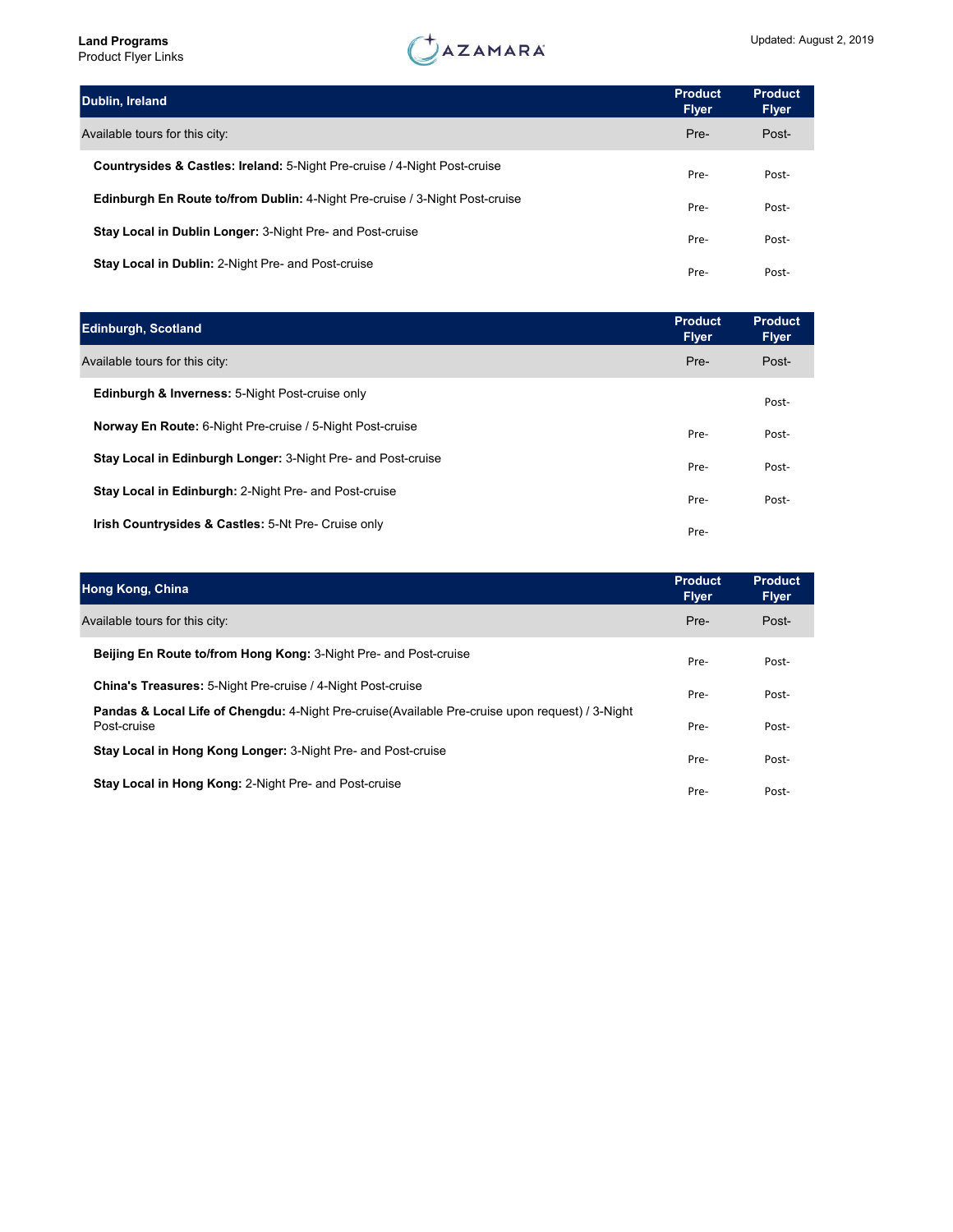| Lima, (Callao) Peru                                                     | <b>Product</b><br><b>Flyer</b> | <b>Product</b><br><b>Flyer</b> |
|-------------------------------------------------------------------------|--------------------------------|--------------------------------|
| Available tours for this city:                                          | Pre-                           | Post-                          |
| Machu Picchu, Cusco & Hiram Bingham Train: 5-Night Pre- and Post-cruise | Pre-                           | Post-                          |
| Stay Local in Lima Longer: 3-Night Pre- and Post-cruise                 | Pre-                           | Post-                          |
| Stay Local in Lima: 2-Night Pre- and Post-cruise                        | Pre-                           | Post-                          |

| Lisbon, Portugal                                                          | <b>Product</b><br><b>Flyer</b> | <b>Product</b><br><b>Flyer</b> |
|---------------------------------------------------------------------------|--------------------------------|--------------------------------|
| Available tours for this city:                                            | Pre-                           | Post-                          |
| <b>Lisbon &amp; the Algarve:</b> 4-Night Pre-cruise / 3-Night Post-cruise | Pre-                           | Post-                          |
| Marrakech, Fez & the Charms of Morocco: 5-Night Pre- and Post-cruise      | Pre-                           | Post-                          |
| <b>Stay Local in Lisbon Longer: 3-Night Pre- and Post-cruise</b>          | Pre-                           | Post-                          |
| <b>Stay Local in Lisbon: 2-Night Pre- and Post-cruise</b>                 | Pre-                           | Post-                          |

| Los Angeles, CA, USA                                                                  | <b>Product</b><br><b>Flyer</b> | <b>Product</b><br><b>Flyer</b> |
|---------------------------------------------------------------------------------------|--------------------------------|--------------------------------|
| Available tours for this city:                                                        | Pre-                           | Post-                          |
| <b>Gourmand Napa Valley &amp; Meadowood:</b> 4-Night Pre-cruise / 3-Night Post-cruise | Pre-                           | Post-                          |
| Stay Local in Los Angeles Longer: 3-Night Pre- and Post-cruise                        | Pre-                           | Post-                          |
| <b>Stay Local in Los Angeles: 2-Night Pre- and Post-cruise</b>                        | Pre-                           | Post-                          |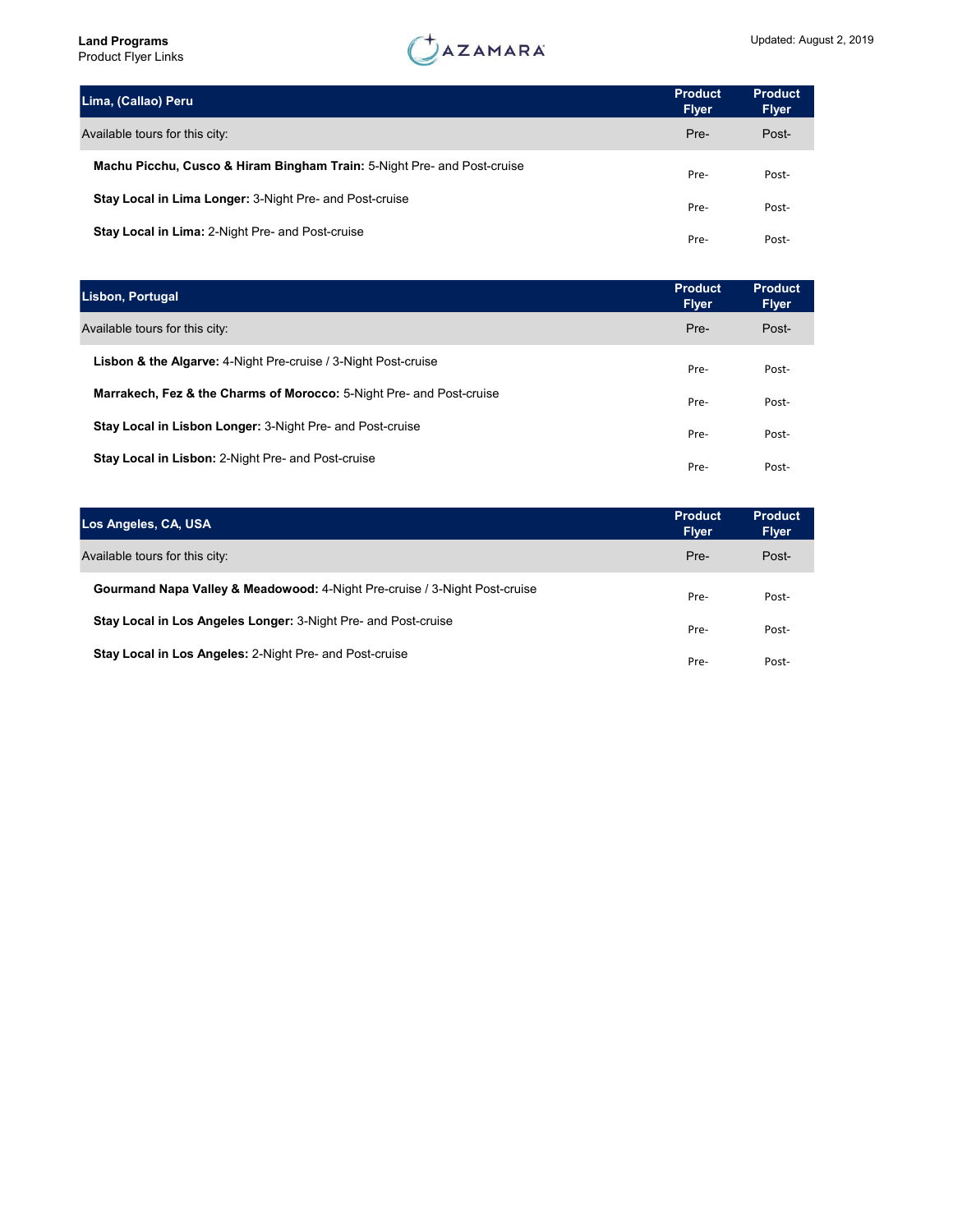

| <b>Melbourne, Australia</b>                                                                                                                                                                            | <b>Product</b><br><b>Flyer</b> | <b>Product</b><br><b>Flyer</b> |
|--------------------------------------------------------------------------------------------------------------------------------------------------------------------------------------------------------|--------------------------------|--------------------------------|
| Available tours for this city:                                                                                                                                                                         | Pre-                           | Post-                          |
| Ayers Rock: Uluru at Longitude 131: 3-Night Pre- and Post-cruise (in 2022 becomes 4nts<br>(Melbourne))<br>Great Barrier Reef & Kuranda Rainforest (Reef & Rainforest Adventure): 4-Night Pre-cruise/3- | Pre-                           | Post-                          |
| Night Post-cruise (in 2022 5/4)                                                                                                                                                                        | Pre-                           | Post-                          |
| Stay Local in Melbourne Longer: 3-Night Pre- and Post-cruise                                                                                                                                           | Pre-                           | Post-                          |
| Stay Local in Melbourne: 2-Night Pre- and Post-cruise                                                                                                                                                  | Pre-                           | Post-                          |

| Miami, FL, USA                                                                          | <b>Product</b><br><b>Flyer</b> | <b>Product</b><br><b>Flyer</b> |
|-----------------------------------------------------------------------------------------|--------------------------------|--------------------------------|
| Available tours for this city:                                                          | Pre-                           | Post-                          |
| <b>Key West in the Footsteps of Hemingway:</b> 3-Night Pre-cruise / 2-Night Post-cruise | Pre-                           | Post-                          |
| <b>Stay Local in Miami Longer: 3-Night Pre- and Post-cruise</b>                         | Pre-                           | Post-                          |
| <b>Stay Local in Miami: 2-Night Pre- and Post-cruise</b>                                | Pre-                           | Post-                          |

| <b>Monte Carlo, Monaco</b>                                       | <b>Product</b><br><b>Flyer</b> | <b>Product</b><br><b>Flyer</b> |
|------------------------------------------------------------------|--------------------------------|--------------------------------|
| Available tours for this city:                                   | Pre-                           | Post-                          |
| <b>Taste of Provence: 4-Night Pre- and Post-cruise</b>           | Pre-                           | Post-                          |
| Paris En Route to/from Monte Carlo: 3-Night Pre- and Post-cruise | Pre-                           | Post-                          |
| Stay Local in Monte Carlo Longer: 3-Night Pre- and Post-cruise   | Pre-                           | Post-                          |
| Stay Local in Monte Carlo: 2-Night Pre- and Post-cruise          | Pre-                           | Post-                          |

| Mumbai, India                                                                 | <b>Product</b><br><b>Flyer</b> | <b>Product</b><br><b>Flyer</b> |
|-------------------------------------------------------------------------------|--------------------------------|--------------------------------|
| Available tours for this city:                                                | Pre-                           | Post-                          |
| <b>Taj Mahal, Agra &amp; Mumbai:</b> 3-Night Pre-cruise / 3-Night Post-cruise | Pre-                           | Post-                          |
| Taj Mahal & Tigers of India: 6-Night Pre-cruise / 5-Night Post-cruise         | Pre-                           | Post-                          |
| Stay Local in Mumbai Longer: 3-Night Pre- and Post-cruise                     | Pre-                           | Post-                          |
| <b>Stay Local in Mumbai: 2-Night Pre- and Post-cruise</b>                     | Pre-                           | Post-                          |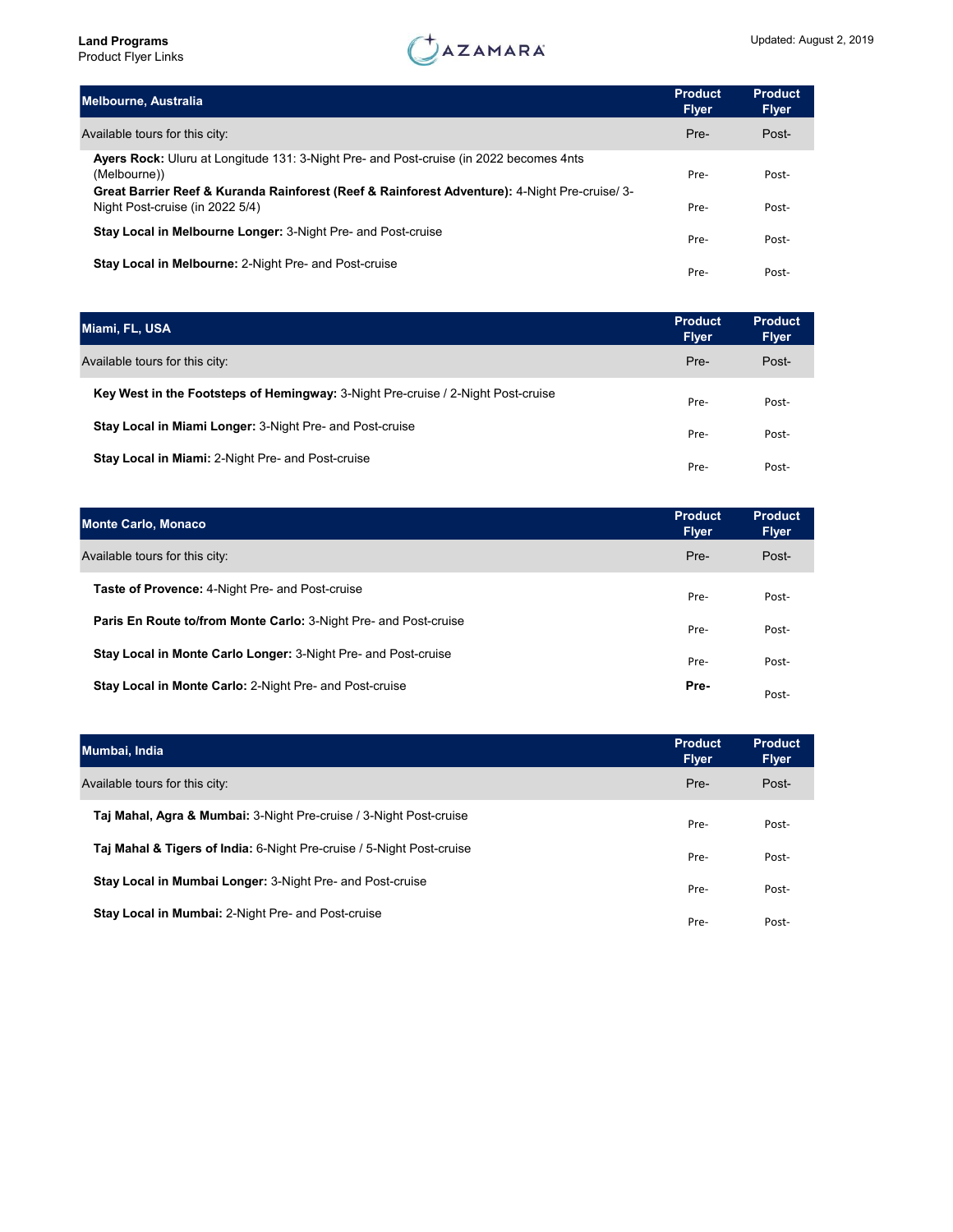

| Nice, France                                                     | <b>Product</b><br><b>Flyer</b> | <b>Product</b><br><b>Flyer</b> |
|------------------------------------------------------------------|--------------------------------|--------------------------------|
| Available tours for this city:                                   | Pre-                           | Post-                          |
| <b>Taste of Provence: 4-Night Pre- and Post-cruise</b>           | Pre-                           | Post-                          |
| <b>Paris En Route to/from Nice: 3-Night Pre- and Post-cruise</b> | Pre-                           | Post-                          |
| Stay Local in Nice Longer: 3-Night Pre- and Post-cruise          | Pre-                           | Post-                          |
| <b>Stay Local in Nice: 2-Night Pre- and Post-cruise</b>          | Pre-                           | Post-                          |

| <b>Oslo, Norway</b>                                                              | <b>Product</b><br><b>Flyer</b> | <b>Product</b><br><b>Flyer</b> |
|----------------------------------------------------------------------------------|--------------------------------|--------------------------------|
| Available tours for this city:                                                   | Pre-                           | Post-                          |
| <b>Edinburgh En Route to/from Oslo: 4-Night Pre-cruise / 3-Night Post-cruise</b> | Pre-                           | Post-                          |
| <b>Edinburgh &amp; Inverness:</b> 6-Night Pre-cruise / 5-Night Post-cruise       | Pre-                           | Post-                          |
| Stay Local in Oslo Longer: 3-Night Pre- and Post-cruise                          | Pre-                           | Post-                          |
| <b>Stay Local in Oslo: 2-Night Pre- and Post-cruise</b>                          | Pre-                           | Post-                          |
| Norway's Mountains & Fjords: 5-Night Pre-cruise / 4-Night Post-cruise            | Pre-                           | Post-                          |

| Papeete, Tahiti, French Polynesia                                      | <b>Product</b><br><b>Flyer</b> | <b>Product</b><br><b>Flyer</b> |
|------------------------------------------------------------------------|--------------------------------|--------------------------------|
| Available tours for this city:                                         | Pre-                           | Post-                          |
| <b>Bungalow Over the Bay: 4-Night Pre-cruise / 3-Night Post-cruise</b> | Pre-                           | Post-                          |
| Stay Local in Tahiti Longer: 3-Night Pre- and Post-cruise              | Pre-                           | Post-                          |
| <b>Stay Local in Tahiti: 2-Night Pre- and Post-cruise</b>              | Pre-                           | Post-                          |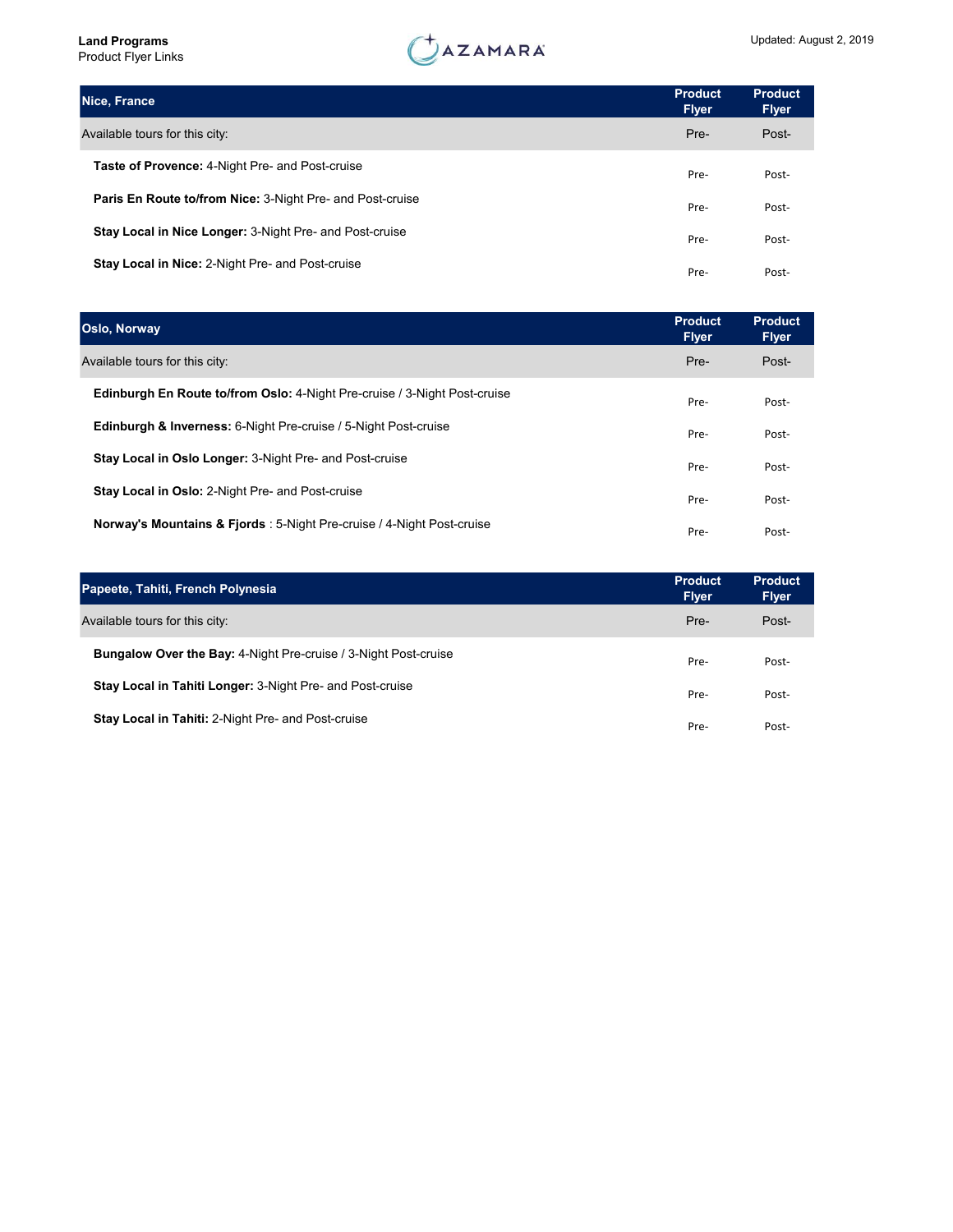| Perth (Fremantle), Australia                                          | <b>Product</b><br><b>Flyer</b> | <b>Product</b><br><b>Flyer</b> |
|-----------------------------------------------------------------------|--------------------------------|--------------------------------|
| Available tours for this city:                                        | Pre-                           | Post-                          |
| <b>Ayers Rock:</b> Red Center Adventure: 3-Night Pre- and Post-cruise | Pre-                           | Post-                          |
| <b>Stay Local in Perth Longer: 3-Night Pre- and Post-cruise</b>       | Pre-                           | Post-                          |
| Stay Local in Perth: 2-Night Pre- and Post-cruise                     | Pre-                           | Post-                          |

| Rio De Janeiro, Brazil                                                    | <b>Product</b><br><b>Flyer</b> | <b>Product</b><br><b>Flyer</b> |
|---------------------------------------------------------------------------|--------------------------------|--------------------------------|
| Available tours for this city:                                            | Pre-                           | Post-                          |
| In Search of Jaquar: Pantanal: 4-Night Pre-cruise / 3-Night Post-cruise   | Pre-                           | Post-                          |
| <b>Colonial Brazil: 4-Night Pre- and Post-cruise</b>                      | Pre-                           | Post-                          |
| <b>Iquazu Falls from Brazil:</b> 3-Night Pre-cruise / 4-Night Post-cruise | Pre-                           | Post-                          |
| <b>Stay Local in Rio Longer: 3-Night Pre- and Post-cruise</b>             | Pre-                           | Post-                          |
| <b>Stay Local in Rio: 2-Night Pre- and Post-cruise</b>                    | Pre-                           | Post-                          |

| Rome (Civitavecchia), Italy                                                 | <b>Product</b><br><b>Flyer</b> | <b>Product</b><br><b>Flyer</b> |
|-----------------------------------------------------------------------------|--------------------------------|--------------------------------|
| Available tours for this city:                                              | Pre-                           | Post-                          |
| <b>Castellos &amp; Wines of Tuscany: 3-Night Pre-cruise and Post-cruise</b> | Pre-                           | Post-                          |
| <b>Enchanted Tuscany Countryside: 3-Night Pre-cruise and Post-cruise</b>    | Pre-                           | Post-                          |
| <b>Milan &amp; Lake Como:</b> 4-Night Pre-cruise / 3-Night Post-cruise      | Pre-                           | Post-                          |
| Stay Local in Rome Longer: 3-Night Pre- and Post-cruise                     | Pre-                           | Post-                          |
| <b>Stay Local in Rome: 2-Night Pre- and Post-cruise</b>                     | Pre-                           | Post-                          |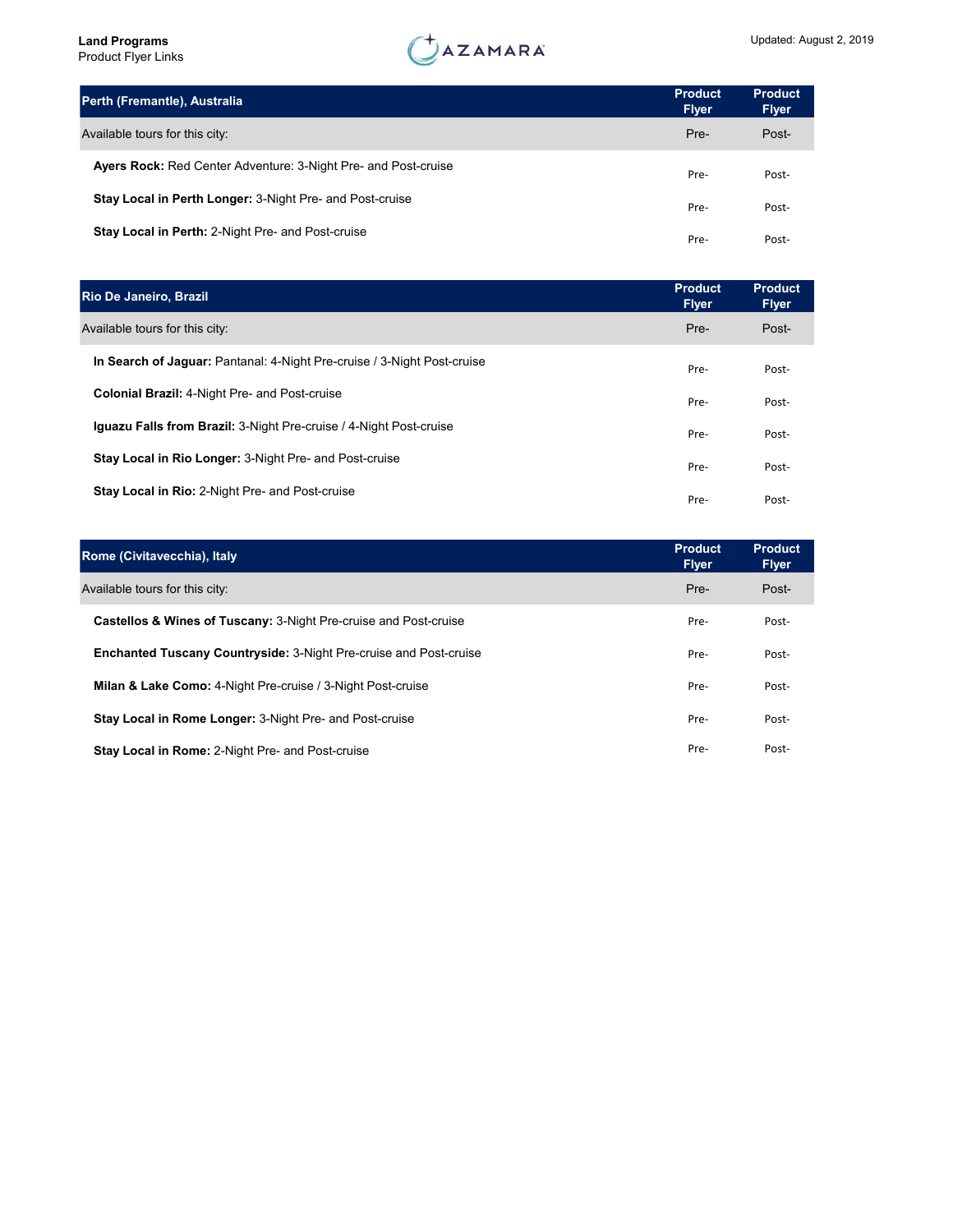| San Antonio (Santiago), Chile                                                       | <b>Product</b><br><b>Flyer</b> | <b>Product</b><br><b>Flyer</b> |  |
|-------------------------------------------------------------------------------------|--------------------------------|--------------------------------|--|
| Available tours for this city:                                                      | Pre-                           | Post-                          |  |
| <b>Atacama Desert Expedition: 3-Night Pre- and Post-cruise</b>                      | Pre-                           | Post-                          |  |
| The Bolivia's Salt Flats & Atacama: 6-Night Pre- and Post-cruise                    | Pre-                           | Post-                          |  |
| Cusco, Machu Picchu & Hiram Bingham Train: 7-Night Pre-cruise / 6-Night Post-cruise | Pre-                           | Post-                          |  |
| <b>Stay Local in Santiago Longer: 3-Night Pre- and Post-cruise</b>                  | Pre-                           | Post-                          |  |
| Stay Local in Santiago: 2-Night Pre- and Post-cruise                                | Pre-                           | Post-                          |  |
|                                                                                     |                                |                                |  |

| <b>San Juan, Puerto Rico</b>                                                        | <b>Product</b><br><b>Flyer</b> | <b>Product</b><br><b>Flyer</b> |
|-------------------------------------------------------------------------------------|--------------------------------|--------------------------------|
| Available tours for this city:                                                      | Pre-                           | Post-                          |
| <b>Footsteps of Hemingway in Key West: 4-Night Pre-Cruise / 3-Night Post-Cruise</b> | Pre-                           | Post-                          |
| Miami En Route to San Juan: 3-Night Pre-Cruise / 2-Night Post-Cruise                | Pre-                           | Post-                          |
| Stay Local in San Juan Longer: 3-Night Pre- and Post-cruise                         | Pre-                           | Post-                          |
| Stay Local in San Juan: 2-Night Pre- and Post-cruise                                | Pre-                           | Post-                          |

| <b>Singapore</b>                                                                   | <b>Product</b><br><b>Flyer</b> | <b>Product</b><br><b>Flyer</b> |
|------------------------------------------------------------------------------------|--------------------------------|--------------------------------|
| Available tours for this city:                                                     | Pre-                           | Post-                          |
| <b>Traditional &amp; Modern Malaysia:</b> 5-Night Pre-cruise / 4-Night Post-cruise | Pre-                           | Post-                          |
| In Search of Orangutans in Borneo: 4-Night Pre-cruise / 4-Night Post-cruise        | Pre-                           | Post-                          |
| Rail & Sail Asia: Eastern & Oriental Express: 6-Night Pre-cruise only              | Pre-                           |                                |
| <b>Stay Local in Singapore Longer: 3-Night Pre- and Post-cruise</b>                | Pre-                           | Post-                          |
| <b>Stay Local in Singapore: 2-Night Pre- and Post-cruise</b>                       | Pre-                           | Post-                          |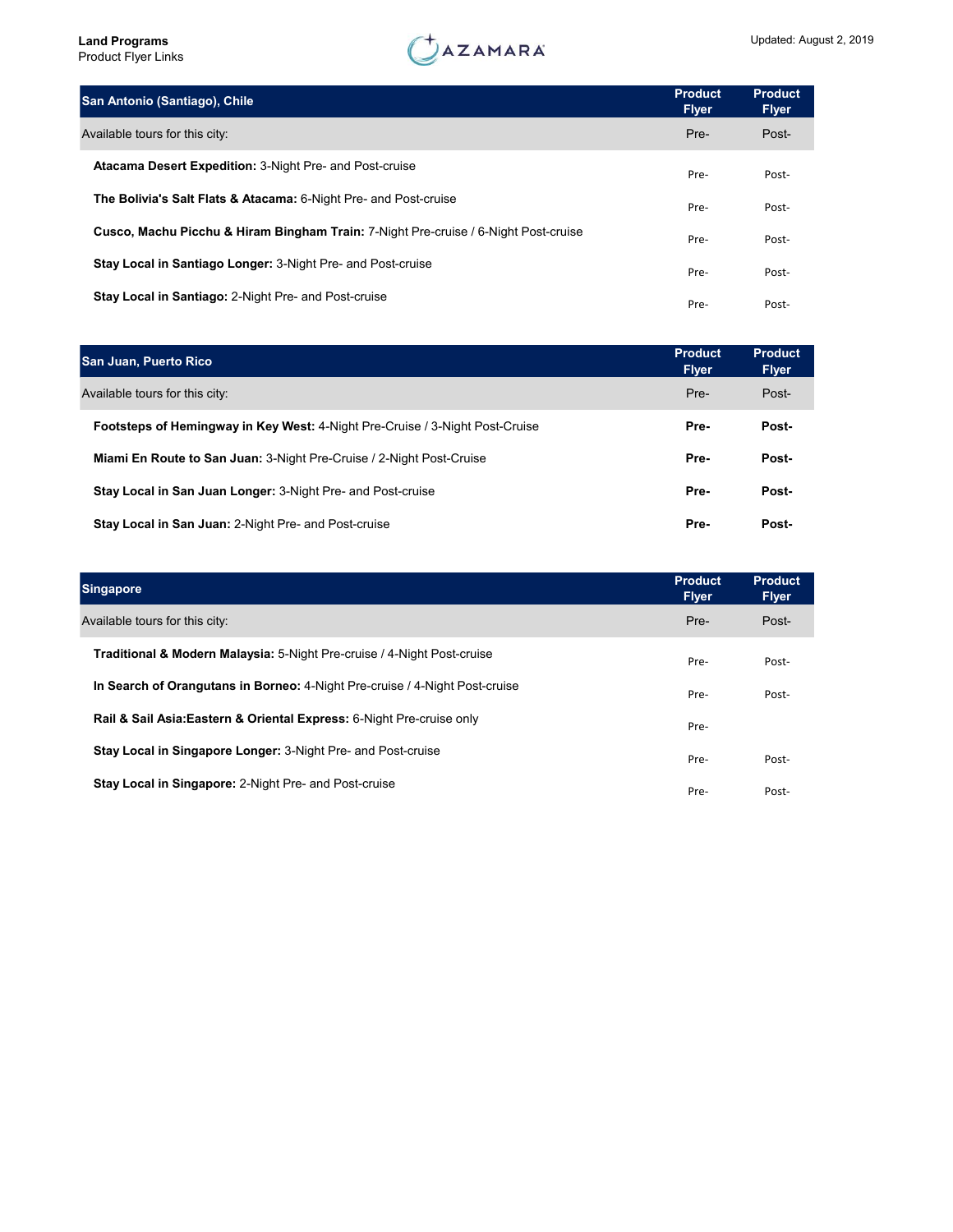| Southampton (London), England                                                                                  | <b>Product</b><br><b>Flyer</b> | <b>Product</b><br><b>Flyer</b> |  |
|----------------------------------------------------------------------------------------------------------------|--------------------------------|--------------------------------|--|
| Available tours for this city:                                                                                 | Pre-                           | Post-                          |  |
| Venice Simplon-Orient-Express LON-VCE: 3-Night Post-cruise                                                     |                                | Post-                          |  |
| Venice Simplon-Orient-Express VCE-LON: 2-Night Pre- and Post-cruise                                            | Pre-                           | Post-                          |  |
| Oxford, Cotswolds & Bath (offered if Highclere Castle not available): 4-Night Pre- and Post-cruise             | Pre-                           | Post-                          |  |
| Edinburgh En Route to London/Edinburgh En Route from Southampton: 4-Night Pre-cruise / 3-<br>Night Post-cruise | Pre-                           | Post-                          |  |
| Stay Local in London Longer: 3-Night Pre- and Post-cruise                                                      | Pre-                           | Post-                          |  |
| <b>Stay Local in London: 2-Night Pre- and Post-cruise</b>                                                      | Pre-                           | Post-                          |  |

| <b>Stockholm, Sweden</b>                                                                            | <b>Product</b><br><b>Flyer</b> | <b>Product</b><br><b>Flyer</b> |
|-----------------------------------------------------------------------------------------------------|--------------------------------|--------------------------------|
| Available tours for this city:                                                                      | Pre-                           | Post-                          |
| <b>Moscow En Route to/from Stockholm: 4-Night Pre- and Post-cruise</b>                              | Pre-                           | Post-                          |
| <b>Moscow &amp; Ekaterinburg:</b> 7-Night Post-cruise / Extension to the Post-cruise Moscow Program |                                | Post-                          |
| Norway En Route to/from Stockholm: 6-Night Pre-cruise / 5-Night Post-cruise                         | Pre-                           | Post-                          |
| Stay Local in Stockholm Longer: 3-Night Pre- and Post-cruise                                        | Pre-                           | Post-                          |
| Stay Local in Stockholm: 2-Night Pre- and Post-cruise                                               | Pre-                           | Post-                          |

| <b>Sydney, Australia</b>                                                                               | <b>Product</b><br><b>Flyer</b> | <b>Product</b><br><b>Flyer</b> |
|--------------------------------------------------------------------------------------------------------|--------------------------------|--------------------------------|
| Available tours for this city:                                                                         | Pre-                           | Post-                          |
| Uluru: Ayers Rock at Longitude 131: 3-Night Pre- and Post-cruise                                       | Pre-                           |                                |
| Uluru: Ayers Rock at Longitude 131: 4-Night Pre-cruise                                                 | Pre-                           | Post-                          |
| Kuranda Rainforest & Great Barrier Reef: 4-Night Pre-cruise / 3-Night Post-cruise Stay                 | Pre-                           | Post-                          |
| Local in Sydney Longer: 3-Night Pre- and Post-cruise                                                   | Pre-                           | Post-                          |
| <b>Stay Local in Sydney: 2-Night Pre- and Post-cruise</b>                                              | Pre-                           | Post-                          |
| <b>Rail &amp; Sail Australia:</b> Indian Pacific: 7-Nt Pre Perth to Sydney / 7-Nt Post Sydney to Perth | Pre-                           | Post-                          |